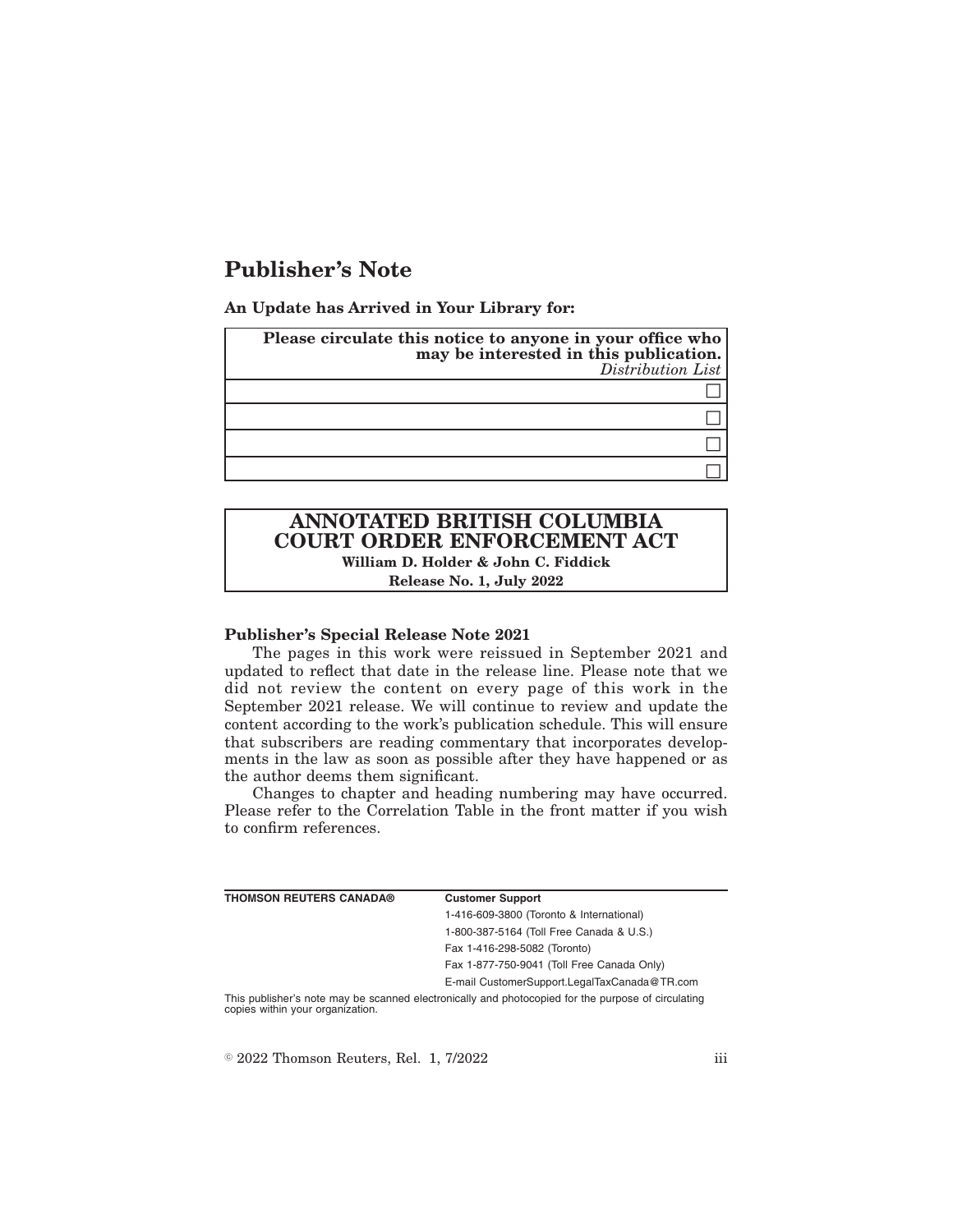This service offers a comprehensive and practical look at court order enforcement in the Province of British Columbia. It is designed to keep you current with the latest amendments to the law and new decisions, as well as decrease the amount of time you spend looking for them. Benefit from: annotations and commentary; a discussion of options available to creditors in terms of seizure and sale proceedings; the correct form and content of affidavits in garnishment proceedings; a review of the *Creditor Assistance Act*, and forms and precedents such as a precedent section on the enforcement of foreign judgments against assets situated in British Columbia.

#### **What's New in this Update:**

In this release case law has been updated throughout the service with updates to annotations for the *Court Order Enforcement Act* and the *Court Jurisdiction and Proceedings Transfer Act*.

## **Highlights**

*Court Order Enforcement Act* — Section 3 — In this case, legal fees were invoiced in US Dollars. The Notice of Civil Claim and the affidavit filed in support of the garnishing order asserted a debt in Canadian Dollars. Master Elwood held that the best practice would have been for the applicant to state the debt in the currency in which it was incurred and to provide admissible evidence of the exchange rate to Canadian dollars on the date of the application for a garnishing order. That said, the learned Master did not find the failure to follow this "best practice" was sufficient to cause the amount claimed to be unliquidated or the basis for the garnishing order to be confusing or misleading. Moreover, it was not necessary to set out the exchange rate in the supporting affidavit. In the result, the garnishing order was upheld. *Avalos Y Abogados v. Defiance Silver Corp.*, 2021 BCSC 2244.

*Court Jurisdiction and Proceedings Transfer Act* — Section 3(b) — The filing of a Counterclaim constitutes a new cause of action so as to result in a defendant having attorned to the jurisdiction of the Court under section 3(b) of the Act. *Thunderstruck Resources Ltd. v. Bonga Xpolration Drilling Supplies Ltd.*, 2022 BCSC 404.

## **ProView Developments**

Your ProView edition of this product now has a new, modified layout:

- The opening page is now the title page of the book as you would see in the print work
- As with the print product, the front matter is in a different order than previously displayed